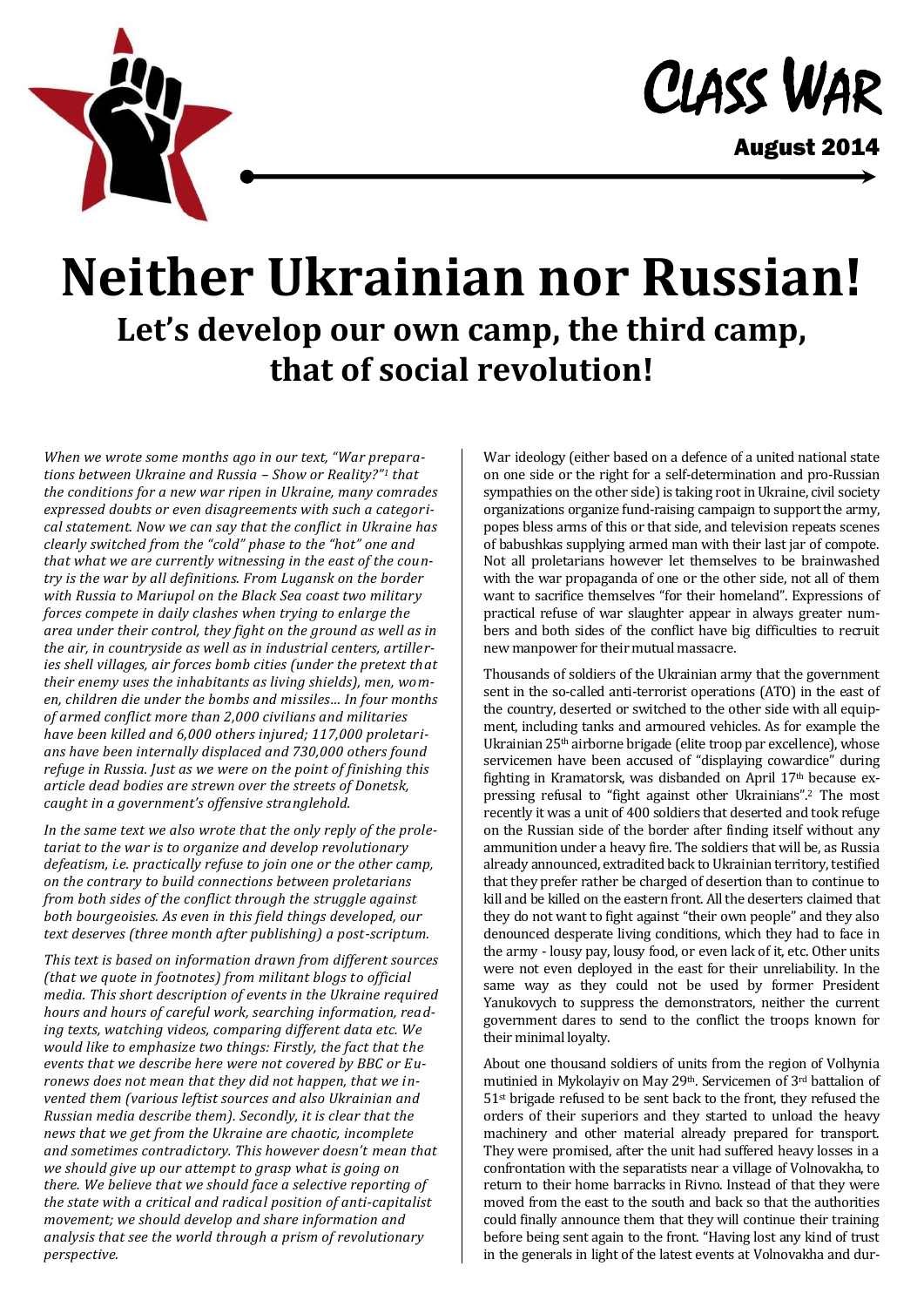ing the funerals in Rivne, and the betrayal of the generals; the soldiers have begun an open rebellion."<sup>3</sup>

Also the  $2<sup>nd</sup>$  battalion of  $51<sup>st</sup>$  brigade that was situated in the barracks in Rivno in the same time and witnessed both funerals of soldiers from 3<sup>rd</sup> battalion killed in the gunfight in Volnovakha and chaotic and lying leadership of the operations mutinied. "The generals were saying "go north" then "go south" to the extent that the soldiers are ready to shoot them. The generals have begun wearing bulletproof vests out of fear of fragging!"<sup>4</sup> About 1,200 soldiers took part to the mutiny; they refused to be transferred to Mykolayiv. "They promised, when they called upon us, that we would be guarding the Ukranian-Belorussian border. We are ready to do so, but to move on those Donbas clowns we are not!"<sup>5</sup>

Similar rebellion appeared also on May 28th in Poltava.

Four days earlier, after six soldiers originally from the region of Volhynia were killed, mothers, wives and relatives of soldiers of 51st brigade blocked the roads in the region of Volhinya to protest against further deployment of the unit in Donbas.<sup>6</sup>

Demonstrations and protests organized by wives and other relatives of draftees asking return of soldiers home or trying to block their departure to the front meanwhile spread to other regions of the Ukraine (Bukovina, Lviv, Kherson, Melitopol, Volhynia etc.). Families of the soldiers were blocking the roads with chopped down trees in the region of Lviv at the beginning of June.<sup>7</sup> A demonstration of relatives blocked the entrance of military enlistment office in Lviv some days later.<sup>8</sup> In Iavorivo (region of Lviv) family members occupied an exercising ground of 24<sup>th</sup> mechanized brigade and they demanded a withdrawal of departure to the frontline.<sup>9</sup> Demonstrations of relatives in Dnepropetrovsk and Kharkov demanded return of the soldiers to the barracks in their native regions.<sup>10</sup> Women from Kharkov occupied local military airport. Local military enlistment office in Kherson was occupied by soldiers' mothers and wives. They called for end of the war with slogans like: "Women against war", "Where do sons of oligarchs serve?" or "Our children are not a cannon fodder".<sup>11</sup> In Chernovtsy women blocked the highway to Zhitomir for several days and they claimed return of soldiers home.<sup>12</sup> On June 24<sup>th</sup> relatives blocked 125th kilometre of highway Kyiv–Chop, they were holding banners like: "Bring back our children, send generals' children to the East".<sup>13</sup> On June 8th, a group of 100 soldiers' relatives blocked troops from the 3033 military unit based in Melitopol, in the region of Zaporozhe. The protest managed to prevent the soldiers from being sent to the front. The relatives involved in the protest movement also protested against the state propaganda that describes them as "pro-Russian separatists": "Yesterday the news talked of 'pro-Russian separatists staged a blockade of the military unit'. But there was no mention of Russia at the gate of the military unit! We just do not want to lose our families' breadwinners. (…). Donetsk is a massacre, and our children are 20-21 years old. (…) You see us, we are mothers! How can you call us separatists!", claimed one of the participating women.<sup>14</sup> Mothers and wives of soldiers protested against their sending to the front in front of the military base in Ternopil on July 15<sup>th</sup>.<sup>15</sup>

And it is not the first time the families of soldiers confront a military action. During the period that finally resulted in a fall of former president Janukovych relatives and other people organised meetings in front of barracks, they discussed with the soldiers in order to bring them information about what was really going on in the streets and to persuade them to refuse to participate in a potential crackdown on demonstrators.

Meanwhile new men continue to be conscripted to the army. Even if they must enlist on the basis of an obligatory military card, the government still passes them for volunteers. "We are no volunteers (...) we do not want to kill people (...) we will not go anywhere, we will take off our uniforms and we will go home", proclaimed draftees in a protest rally in Lviv.<sup>16</sup>

After the Presidential Decree of Poroshenko about the third wave of mobilization in the military forces came in force on July 24<sup>th</sup>, what would send further thousands of proletarians to the front, unrests broke up in several places in Western Ukraine with new force: in the village of Voloka the whole population resisted to the conscription of 50 men. "They begun – let themselves resolve. We will die but we will not give our children. They must understand it and don't come here with their call-up papers", an old protester declared.<sup>17</sup> Relatives of soldiers blocked a road near the village of Korovia on July 25<sup>th</sup> demanding an end of the mobilisation and sons of authorities to be sent to the front instead.<sup>18</sup> The same day a road in Obukhivs'kyi district, near Kyiv, was blocked by families of soldiers too. Blockades continued further also on July 28<sup>th</sup> in seven villages in Bukovina region and the highway Kyiv – Chop was blocked again too. During an anti-war demonstration in front of a recruiting office in Novoselytsa protesters beat up a district council member who tried to talk to them.<sup>19</sup> Inhabitants of several villages of Ivano-Frankivsk region broke into the office of local military administration on July 22nd and burnt down call-up papers and other documents considering the mobilisation. The same happened the same day in Bogorodchany.<sup>20</sup> In different villages people massively burnt conscription documents delivered by post.<sup>21</sup> In Mukachevo, in Transcarpathia the situation escalated so that its military commander worrying about continuation of the protests suspended the mobilisation for the time being and promised that none of the locals will be sent to the front in near future.<sup>22</sup> Other militant mobilizations against the war also occurred in the region of Zaporozhe on August 4<sup>th</sup> as well as in front of the parliament in Kyiv the day after.<sup>23</sup>

Kyiv that can currently hardly count on its regular army has therefore rely on private armies of some oligarchs and National Guard, volunteers' militia formed mainly from nationalists of Pravyi Sektor (Right sector) and Svoboda (Freedom) party during the protest movement against Janukovych. The new units of National Guard are not especially trained for military actions, but mainly for repression of mass protests and riots, as revealed their parade in Kyiv at the end of June. For that matter, hundreds of fascists from National-socialist assembly and Ukrainian patriots attacked already in June a demonstration against anti-terrorist operation that was taking place in Kyiv.

Neither the members of the National Guard are nevertheless out of the contradictions shaking both of the camps. Radio Free Europe published recently a video<sup>24</sup> that shows a serviceman of the National Guard blaming the government for not being able to provide the volunteers with enough of food, water and guns: "We're used as cannon fodder" he states. Material conditions here catch up even those who thing that they are ideologically above them.

Mercenaries from all over the world also fight on the side of Kyiv, they were hired for the government by private agencies (reportedly it concerns mercenary troops from Poland, the Czech Republic, the former Yugoslavia, but also from the area of equatorial Africa).

Recruitment of new fighters doesn't advance according to the wishes of the local warlords in the camp of the separatists either. The majority of miners of the region of Donbas still refuse to join their side. Instead of that they form units of self-defence standing against both separatists and government troops. One of these units clashed with the separatists and prevented them to blow up a mine in the village of Makiivka. In Krasnodon, in the region of Lugansk, in May miners organized a general strike and took the control of the city. They openly refused to join either the side of separatists' "anti-Maidan" in Lugansk, or the side of the oligarchs of the Maidan in Kyiv, and they called for increase of their wages and against hiring labour force for the mine via private agencies instead.<sup>25</sup>

Miners from six mines in Donbas basin started to strike at the end of May calling for an end of the anti-terrorist operation in the east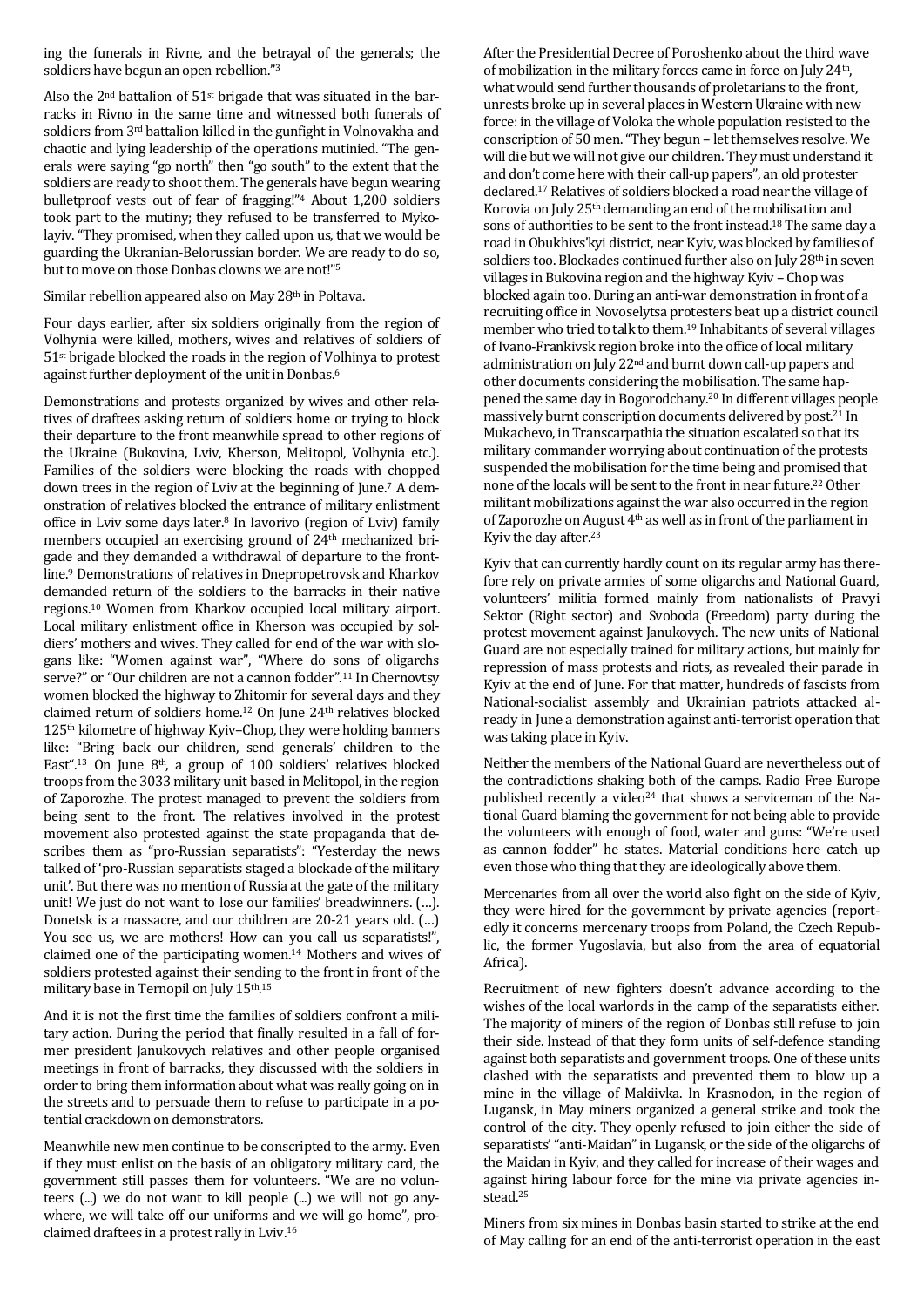of the country and retreat of the troops.<sup>26</sup> Their action was a result of their own initiative and was not forced in any way by armed men of Donetsk People's Republic as claimed some media. According to the strikers war represents a danger for the very existence of the mines and brings unemployment. "On Monday May 26<sup>th</sup>, when the Ukrainian army began bombings of the towns, the miners simply did not turn up to work, because the 'external factor' of hostilities taking place almost at their doorstep seriously increased the risk of industrial accidents at their enterprise. For example, had a bomb hit the electrical substation, the miners would have been trapped underground, which to them would inevitably mean death."<sup>27</sup> The strike was started by some 150 miners form the mine Oktyabrskiy and it spread like a chain reaction onto other pits of the Donetsk (Skochinskiy, Abakumov, "Trudovskaya", etc.) but also to collieries of other cities, particularly Ugledar ("Yuzhnodonbasskaya no. 3"). In mines owned by Rinat Achmetov, the richest man of Ukraine and owner of an industrial empire economically controlling practically the whole eastern part of the country workers were forced to continue to work, they continued to go down the pits despite bombardment of the close neighbourhood. Also from the initiative of the miners of Oktyabrskiy mine (and again without any support of Donetsk People's Republic) an antiwar demonstration of several thousand of participants was organised on May  $28<sup>th,28</sup>$  On June  $18<sup>th</sup>$  several thousands of miners demonstrated for immediate end of military operations in the centre of Donetsk again. The participants claimed that they are not separatists, but ordinary people of Donbas. They also declared that if the Kyiv government didn't meet their demands, they would take up guns.

Separatists as well as local pro-Kyiv oligarchs try to manipulate and interpret these chaotic and contradictory assemblies according to their own interests. Rinat Achmetov, the oligarch of Donetsk therefore organised his own "strike" for united Ukraine, separatists on the other hand try to pass the miners manifestations for an expression of pro-Russian position of Donbas workers.

Despite nationalist or separatist mottos that appear in miners' demonstrations, workers are not very keen to join the Donbas People's Militia. One of the separatist commanders, Igor Girkin, recently publicly complaint that local people take guns from his armoury, but instead of serving with them in separatists' militias, they bring them to their homes to protect their families and villages against both sides of the conflict.<sup>29</sup> Separatists therefore continue to count on local criminal gangs which (after being paid) helped them to take control of governmental buildings, police stations, armouries, arterial roads and communication devices during several months lasting operation in the region of Donetsk and Lugansk. The majority of separatists' forces is nevertheless made of mercenaries from the opposite side of the (Russian) border, particularly the veterans of Chechnya wars.

If the real anti-war movement, the movement of revolutionary defeatism, wants to succeed, it has to become not only massive and generalized, but it also has to get organized, get structured. We have only little information about organisational structures of the movement in Ukraine. We can deduce the existence of some structures from the events themselves (repeating demonstrations or strikes of several thousand people cannot be a result of a spontaneous explosion of anger, in the same way protests of soldiers' relatives, as we have described them above, demand a certain level of coordination, organized collaboration on the level of content and practice), existence of other formal or informal organisational structures is confirmed by incomplete information we get from the field. Some already existing associations turned into frameworks centralising anti-war activities – for example Donetsk region Parents Community "Kroha"<sup>30</sup> that published an appeal to the public on June  $10<sup>th</sup>$ , however limited, contradictory and pacifist it can be: "We, the parents of Donetsk region, appeal to you, politicians, public figures, people who care. Help save the people of Sloviansk, Krasny Liman, Kramatorsk, stop the military operations. We need your help in bringing home the truth about what is happening in these cities. For many weeks, people live under incessant artillery fire. Civilians constantly die. Some children have been injured; the death of three children is confirmed. Houses, hospitals, kindergartens and schools are collapsing. People, including children, live in a permanent state of stress, hiding for many hours from almostnever-stopping attacks in basements. (…) We ask for your help in saving the lives of these people and stopping military actions."<sup>31</sup> Another association, Donbas Mothers claims in its declaration: "We just want to live! We, ordinary people: husbands and wives, parents and children, brothers and sisters. We, peaceful civilians, are the hostages of the conflict in our region, the victims of military clashes. We are tired of fear and crave for peace. We want to live in our houses, walk along the streets of our cities, work at the companies and organizations of our region, and farm our land. (...) We, mothers of Donbas, insist on putting an immediate stop to the antiterrorist operation and any military actions in our region! (…) We are sure that the conflict in our country can be peacefully resolved! Stop the war! Avert children's deaths! Save the people of Donbas!"<sup>32</sup> The Voice of Odessa organized a demonstration against war on July 13th in Odessa. The participants shouted mottos as "We are against the war!", "Stop ATO in the East!" or "We want peace!" The flash mob featured chilling audio recordings of artillery shelling and the impact on civilians.<sup>33</sup> In Kharkov local anti-war associations (among others the Women's Movement of Kharkov "Kharkivianka") organized a demonstration in front of tank factory VA Malyshev on June 20<sup>th</sup>. This factory received an order for 400 armored vehicles to be sent to the front. The demonstrators demanded cancellation of the order and shouted slogans as "No to war" or "Stop the senseless killing!"<sup>34</sup>

Social and economic situation in the whole Ukraine meanwhile gets worse. Devaluation of the local currency, increase in prices of basic goods, transport and services and cuts in production in many companies lead to a sharp decrease of real wages estimated between 30 and 50 percent of losses. Kyiv government, under a pressure of international financial institutions has to adopt series of austerity measures that will further worsen the living conditions of the proletariat, in the same time it is preparing the biggest wave of privatization since 20 years. Central government stopped since May the payment of wages of state employees, social benefits and pensions in the territories that are not under its control, thousands of workers are therefore without any incomes. Situation in the regions where military operations take place is even worse – supplies of electricity and water are interrupted, medicine and food are scarce.

Social unrests precipitated by this situation appear since a certain time. Besides the miners' strikes in the eastern part of the country also the proletarians in the western regions start to have enough. Miners of Krivoy Rog started a general unlimited strike in May demanding a double increase of their wages. They started to organize self-defence armed militias. In their declaration addressed to workers in all Europe they describe Russian and Ukrainian oligarchs, whatever side they are on (separatist or Kyiv one) as the main reason for the crisis: "We turn to you with a call to support our struggle against the oligarchs, who have brought Ukraine into the current crisis and who continue to destabilise it further, threatening to provoke a fratricidal war in Ukraine which without any doubt will have catastrophic consequences for all of Europe."<sup>35</sup>

Several demonstrations for "decent living conditions", against increasing in prices and for increase in wages and pensions took place in different cities in the whole country. (Series of actions against increase in prices of housing and utility tariffs took place for example in Kyiv during late June and July. On July  $1<sup>st</sup>$  a demonstration against rise in prices went on in Kharkov. The biggest protest so far took place in Kyiv on July 24<sup>th</sup> under mottos as "Cut the oligarchs, not the people" and "Do not rob ordinary citizens".)<sup>36</sup>

Early August the last handful of resisters who continued to occupy Maidan square in Kyiv ("because nothing has changed!") is at